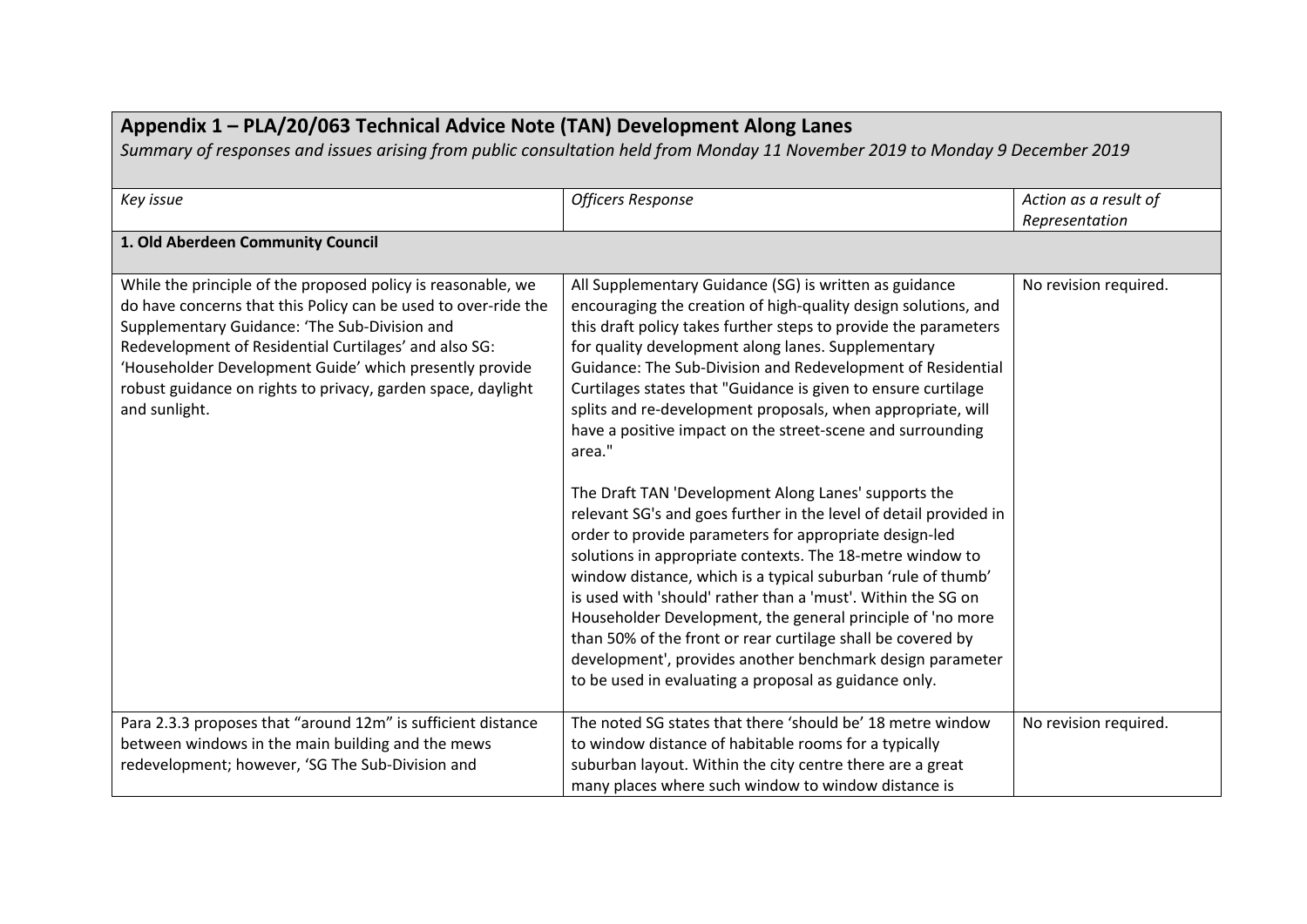| Redevelopment of Residential Curtilages' para 3.4 calls for a<br>minimum of 18m.                                                                                                                                                                                                                                                                                     | considerably less and where window size, design and position<br>are to afford necessary privacy, daylight, sunlight, natural<br>surveillance and a sense of community and place. The Draft<br>TAN offers some flexibility in window to window distances<br>and points to window design, landscape design etc as<br>fundamentals.                                                                                                                                                                                                                                                                                                                                           |                       |
|----------------------------------------------------------------------------------------------------------------------------------------------------------------------------------------------------------------------------------------------------------------------------------------------------------------------------------------------------------------------|----------------------------------------------------------------------------------------------------------------------------------------------------------------------------------------------------------------------------------------------------------------------------------------------------------------------------------------------------------------------------------------------------------------------------------------------------------------------------------------------------------------------------------------------------------------------------------------------------------------------------------------------------------------------------|-----------------------|
| The Draft Policy does not consider the reduction of private<br>garden that may occur with the creation of a mews<br>residence;- reference para 3.1 of SG 'The Sub-Division and<br>Redevelopment of Residential Curtilages' which states: "As a<br>general guide, no more than a third of the total site area for<br>each individual curtilage should be built upon". | The Draft TAN is for existing feus within the defined area (see<br>Committee Report Appendix 3) and for new masterplanned<br>sites where the place hierarchy will be planned for in order to<br>appropriately accommodate this type of development as part<br>of a broader mix of dwelling types contributing to sustainable<br>communities and a positive sense of place. The consideration<br>of a 'third' is a 'general guide' and each proposal to be<br>assessed on its own merits within wide planning<br>considerations. The suggestion of courtyard design, communal<br>space, window distance etc all need to be factored in to<br>determine development quality. | No revision required. |
| The Draft Policy has nothing to say about the importance of<br>maintaining green space.                                                                                                                                                                                                                                                                              | The Draft TAN is not advocating development on recognised<br>'greenspace' and would operate largely within the Bon Accord<br>area and the defined parts of the Albyn Place and Rubislaw<br>Conservation Area and for new masterplanned sites. All<br>proposals should be assessed on their amenity give as part of<br>the qualitative assessment and the promotion of soft<br>landscaping is included and very much within a fundamental<br>of creating successful places.                                                                                                                                                                                                 | No revision required. |
| While the draft policy is focused on the City's West End,<br>paragraph 1.2.6 leaves the door wide open for this document<br>to be used throughout the city. We suggest that this should be<br>much clearer; either it should cover the whole city or not. In<br>its present configuration, this Policy is bound to become a                                          | The Introduction to the Draft TAN (Section 1. Overview)<br>provides the applicable geography for the document.<br>However, should proposals come forward for a development<br>along a lane elsewhere in the city the Draft TAN would be a<br>benchmark of assessment. Officers have identified that the                                                                                                                                                                                                                                                                                                                                                                    | No revision required. |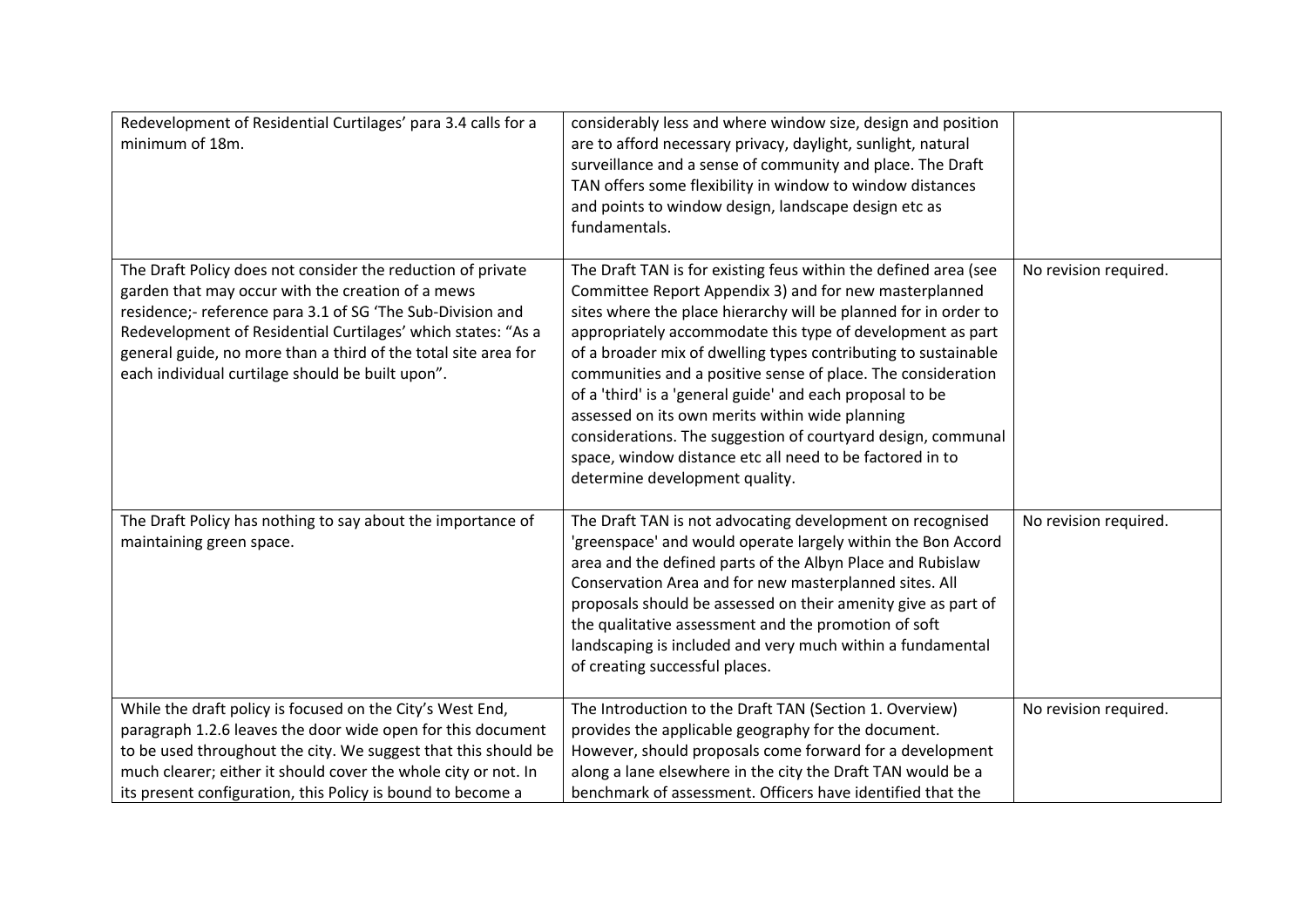| contentious issue during planning applications - as has been<br>found with other SGs or TANs that were developed to address<br>the needs of the city centre.                                                                                                                                                                                                                                                                                                                                                                                                                                                                                    | most likely places to see development along lanes are within<br>the Bon Accord area of the city centre and eastern parts of the<br>Albyn Place and Rubislaw Conservation Area, as well as new<br>masterplanned areas. This, however, does not preclude<br>opportunities elsewhere that can follow the parameters in the<br>draft and offer an appropriate context specific response. The<br>map of the proposed geographical area will be appended to<br>the document if approved by Planning Development<br>Management Committee.                                                                                                                                                                                                         |                                             |
|-------------------------------------------------------------------------------------------------------------------------------------------------------------------------------------------------------------------------------------------------------------------------------------------------------------------------------------------------------------------------------------------------------------------------------------------------------------------------------------------------------------------------------------------------------------------------------------------------------------------------------------------------|--------------------------------------------------------------------------------------------------------------------------------------------------------------------------------------------------------------------------------------------------------------------------------------------------------------------------------------------------------------------------------------------------------------------------------------------------------------------------------------------------------------------------------------------------------------------------------------------------------------------------------------------------------------------------------------------------------------------------------------------|---------------------------------------------|
| If this Policy has been raised to address the specific issues<br>arising in the West End, this should be clarified in the title and<br>the specific area should be delineated, either by means of a<br>map, or as a list of streets. If it is to apply to all the city, then<br>specific reference to the West End is inappropriate other than<br>within the context of providing examples.                                                                                                                                                                                                                                                     | Response as above. The map is to be appended to the<br>document if the Draft TAN is approved by the Council's<br>Planning Development Management Committee.                                                                                                                                                                                                                                                                                                                                                                                                                                                                                                                                                                                | Mapped area provided.                       |
| The implications on waste storage resulting from sub-division<br>of a terraced property between main building and mews<br>building has not been considered. In this scenario, it is unlikely<br>that the occupants of the main building will be able to deploy<br>their wheelie-bins to the back lane, therefore bins will end up<br>stored at the front, or on the pavement where there is no<br>front garden space. This will have a serious negative impact<br>on the visual presentation of the street and could be even<br>worse if the main building has been subdivided into flats, thus<br>resulting in multiple bins of each category. | Waste storage and collection is a fundamental design<br>consideration. In the recently approved planning applications<br>for development along Bon Accord Crescent, the design<br>solutions have considered communal waste collection points<br>integral to a comprehensive approach to feu redevelopment<br>which is reliant on collection from the lane. In certain urban<br>locations on-street communal waste collection<br>facilities/'eurobins' are used to remove the need for individual<br>wheelie bins per property, and with a significant increase in<br>recyclable collection across the city. Indeed, a consideration of<br>amenity, and not exhaustive, includes external and internal<br>amenity space, including storage. | Commentary on waste<br>collection provided. |
| Paragraph 1.4.2 makes little sense. Sentence(s) should be re-<br>written for greater clarity.                                                                                                                                                                                                                                                                                                                                                                                                                                                                                                                                                   | Noted, the text revised to read - 'Today there is a greater<br>understanding and appreciation that the complete form                                                                                                                                                                                                                                                                                                                                                                                                                                                                                                                                                                                                                       | Text clarified.                             |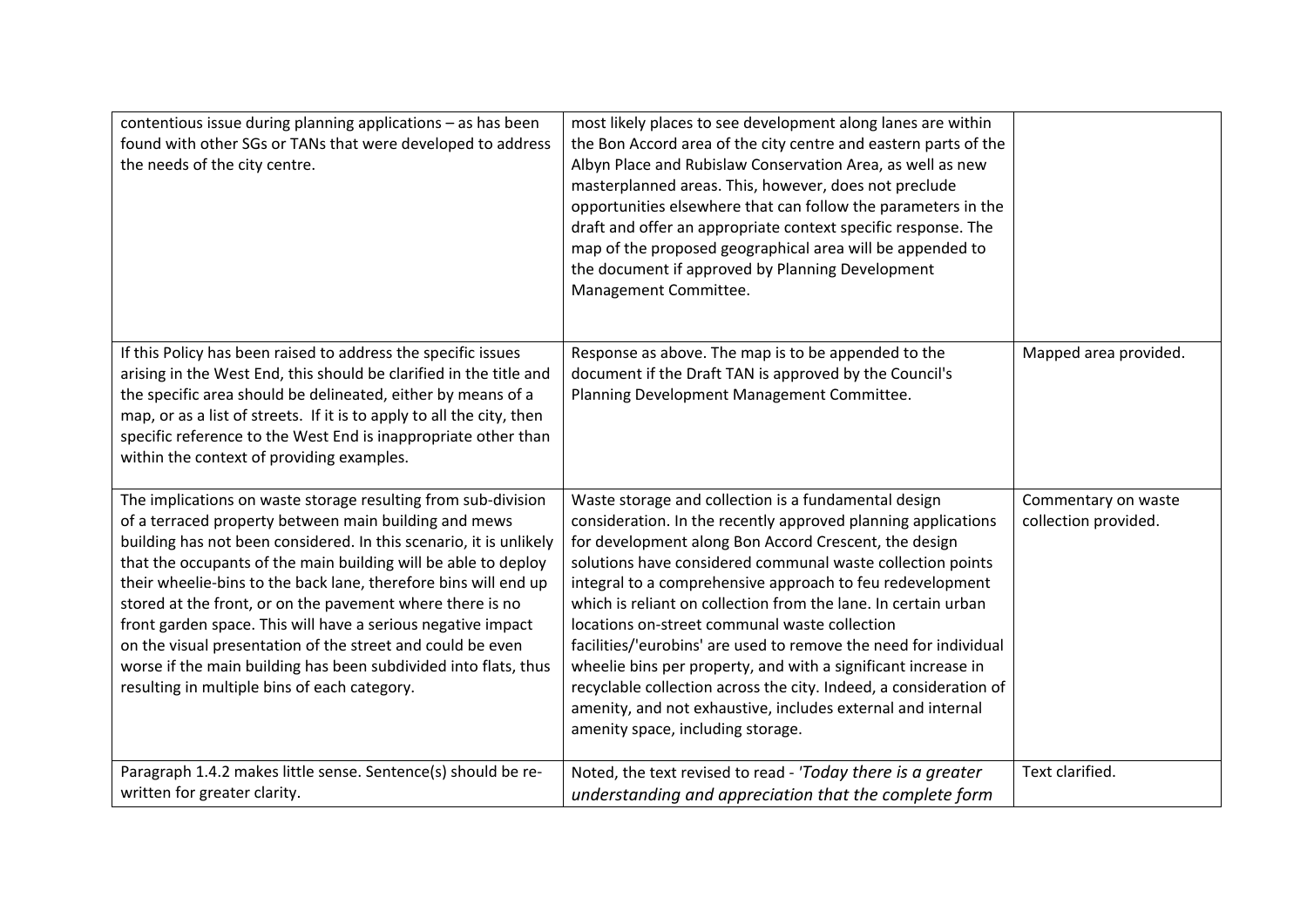|                                                                                                                                                                                                  | of an historic development within its feu, and the social<br>order reflected through architecture and craftsmanship,<br>is just as important as the retention and preservation of<br>the front elevation. Any addition to and beyond the<br>original building envelope must be thoughtfully proposed<br>to enhance the building and the feu as an entity.'                                                                                                                                                                                                                                                                                                                                         |                                                                                      |
|--------------------------------------------------------------------------------------------------------------------------------------------------------------------------------------------------|----------------------------------------------------------------------------------------------------------------------------------------------------------------------------------------------------------------------------------------------------------------------------------------------------------------------------------------------------------------------------------------------------------------------------------------------------------------------------------------------------------------------------------------------------------------------------------------------------------------------------------------------------------------------------------------------------|--------------------------------------------------------------------------------------|
| The term 'angled windows' in para 2.3.2 needs defining                                                                                                                                           | The term 'angled window' is a window set at an angle to the<br>façade in order not to compromise privacy and amenity of an<br>adjoining or nearby property.                                                                                                                                                                                                                                                                                                                                                                                                                                                                                                                                        | Explanation of what is<br>meant by 'angled-<br>windows' provided in<br>revised text. |
| To maintain consistency, the phraseology of para. 2.4.4;<br>"Proposals along unadopted lanes are  unlikely to be<br>adopted", should be repeated in Part 3.q, in place of " less<br>likelihood". | Noted, the text revised to read - 'Proposals along a lane<br>adopted by Aberdeen City Council, meaning that the lane<br>is maintained by the Council to an acceptable standard<br>which offer direct unhindered access for waste collection<br>etc. are preferred, otherwise the proposal will need to<br>meet the waste management travel distances. In<br>addition, if a lane is unadopted by the Council, its surface<br>condition, lighting levels and uncontrolled parking, as<br>well as the uses along its length, will have a fundamental<br>bearing on the quality of the environment for residential<br>use. Proposals along unadopted lanes are therefore<br>unlikely to be supported.' | Text revised for<br>consistency.                                                     |
| 2. Dr W.A. Brogden, Architectural Historian, Author & Academic                                                                                                                                   |                                                                                                                                                                                                                                                                                                                                                                                                                                                                                                                                                                                                                                                                                                    |                                                                                      |
| 'Approve of your draft document and can only commend it.'                                                                                                                                        | Comment noted and welcomed.                                                                                                                                                                                                                                                                                                                                                                                                                                                                                                                                                                                                                                                                        | No action required.                                                                  |
| 3. Historic Environment Scotland                                                                                                                                                                 |                                                                                                                                                                                                                                                                                                                                                                                                                                                                                                                                                                                                                                                                                                    |                                                                                      |
| We welcome the preparation of this policy on development<br>along lanes and consider it clearly sets out the Council's                                                                           | Comments noted and welcomed.                                                                                                                                                                                                                                                                                                                                                                                                                                                                                                                                                                                                                                                                       | Section 1.4.4 revised to<br>state the 'Historic                                      |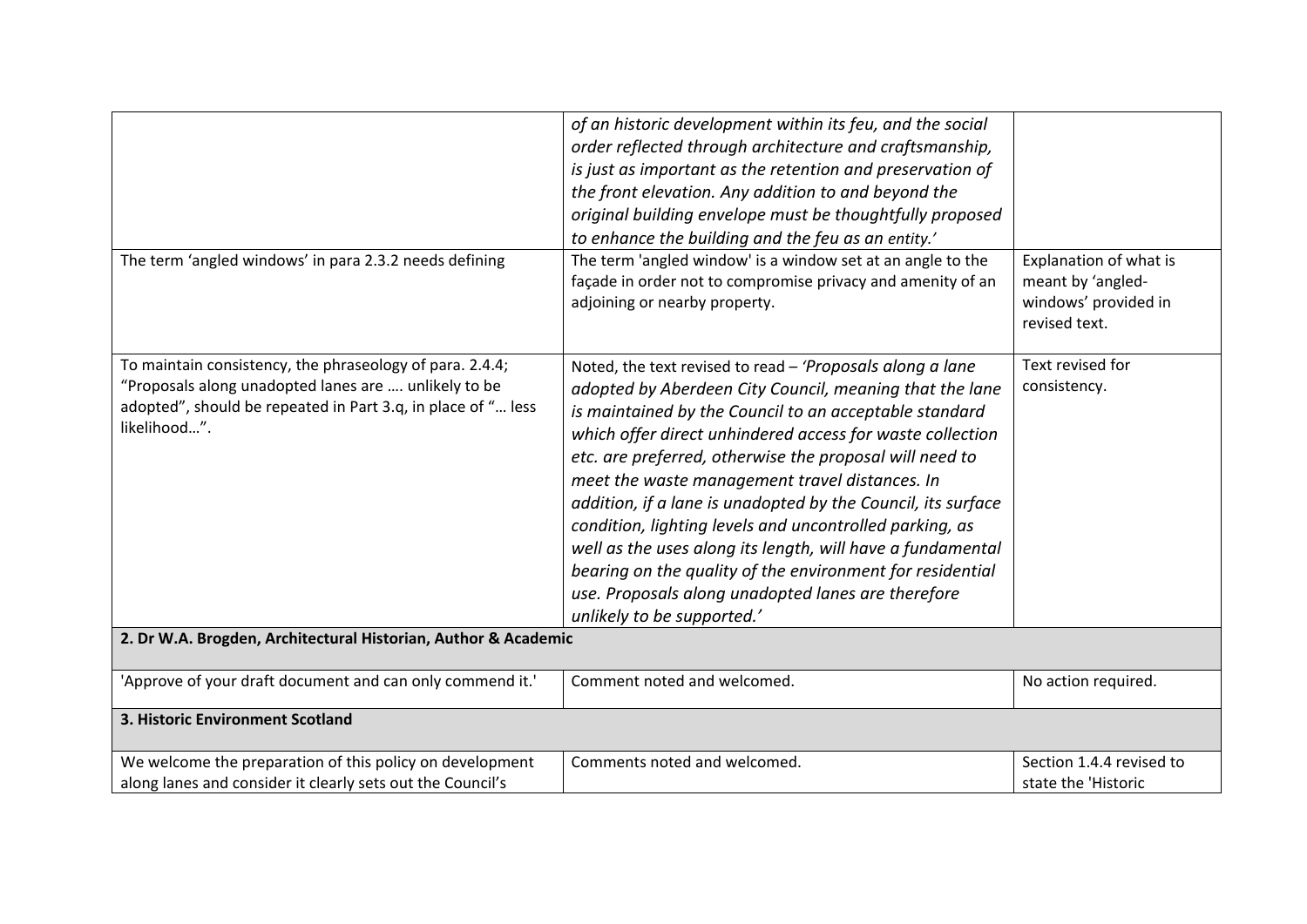| approach for residential mews buildings in the areas that it<br>covers. We also welcome the aspiration for design solutions<br>to be improved in light of the issues identified in Section 1.4.1<br>of the document. Overall, the approaches set out in terms of<br>guidance for applicants and decision-makers alike should aid<br>in delivering development that is sensitive to its place and<br>adds to the character of these areas.                                                                                                                                                                                                                                                                                                                                                            |                             | <b>Environment Policy for</b><br>Scotland'.                                                                                                                                                                                                 |
|------------------------------------------------------------------------------------------------------------------------------------------------------------------------------------------------------------------------------------------------------------------------------------------------------------------------------------------------------------------------------------------------------------------------------------------------------------------------------------------------------------------------------------------------------------------------------------------------------------------------------------------------------------------------------------------------------------------------------------------------------------------------------------------------------|-----------------------------|---------------------------------------------------------------------------------------------------------------------------------------------------------------------------------------------------------------------------------------------|
| Simply as a point of clarification, in Section 1.4.4 there is<br>reference to "Historic Environment Scotland's Historic<br>Environment Policy (HEPS)" whereas this should be referred<br>to as the Historic Environment Policy for Scotland. While this<br>policy statement was published by Historic Environment<br>Scotland it belongs to everyone. It therefore covers all those<br>making decisions that could affect the historic environment<br>and sits alongside Scottish Government national policies for<br>addressing land use matters and decisions.                                                                                                                                                                                                                                     | Comment noted and welcomed. | Section 1.4.4 revised to<br>state the 'Historic<br><b>Environment Policy for</b><br>Scotland'.                                                                                                                                              |
| 4. Scottish Water                                                                                                                                                                                                                                                                                                                                                                                                                                                                                                                                                                                                                                                                                                                                                                                    |                             |                                                                                                                                                                                                                                             |
| Developers would be advised to submit Pre-Development<br>Enquiries at their earliest convenience to Scottish Water to<br>permit an accurate assessment of our current ability to service<br>proposed sites. Pre and post development flows and other<br>factors (such as the use of pumping stations) will determine<br>existing capacity within both the immediate water and<br>wastewater networks in particular. Water and Drainage<br>Impact Assessments may be needed for some or all of the<br>sites above. Where network mitigation is identified following<br>these assessments, upgrade works must be funded and<br>carried out by developers. Scottish Water can contribute to<br>upgrade works via Reasonable Cost Contributions. However, it<br>should be noted that in some cases where | Comments noted and welcomed | Text revised to encourage<br>engagement with Scottish<br>Water at an early stage in<br>the development process.<br>Text revised to note that<br>surface water and<br>sewerage must be<br>separated in new<br>development in any<br>context. |